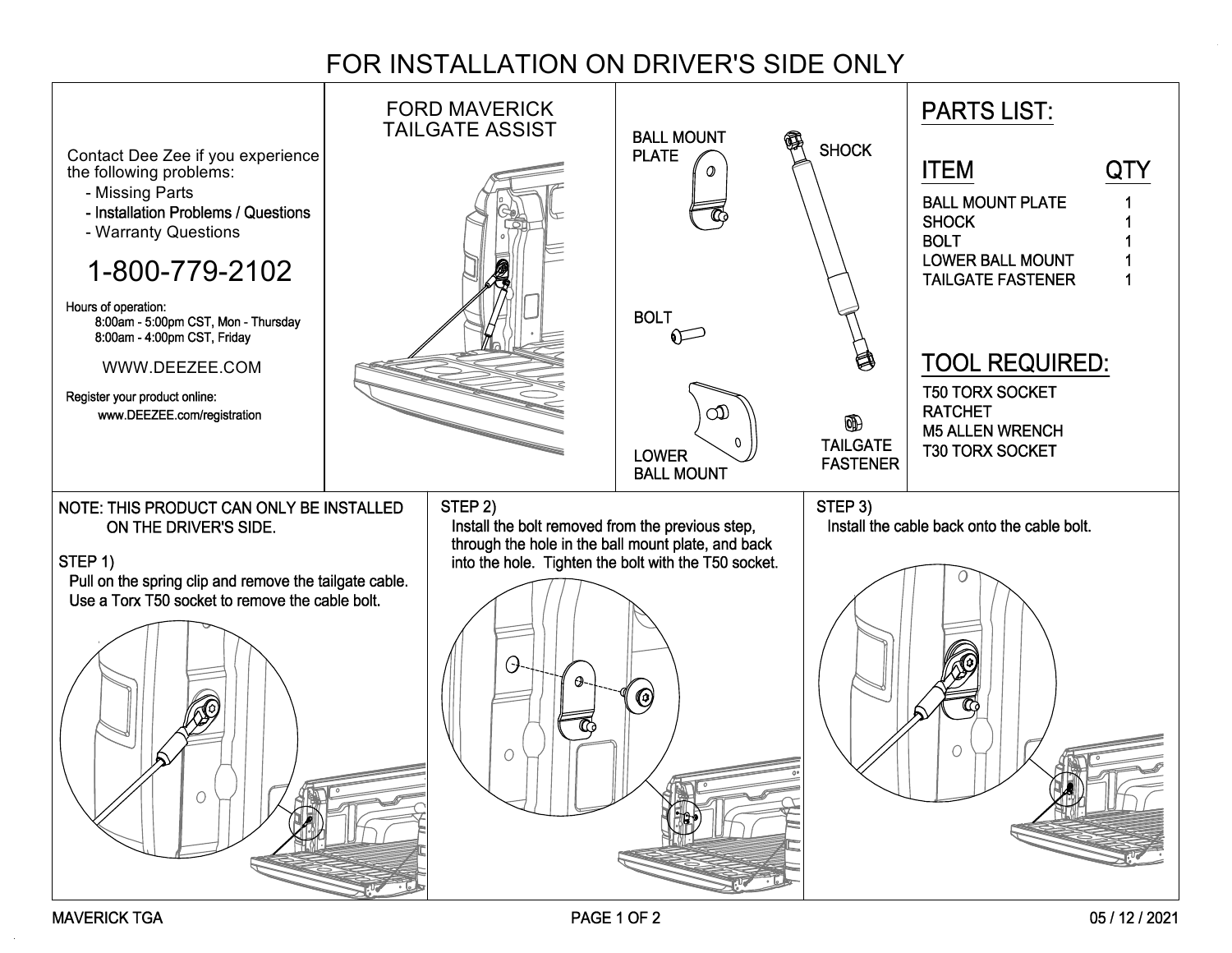## FOR INSTALLATION ON DRIVER'S SIDE ONLY